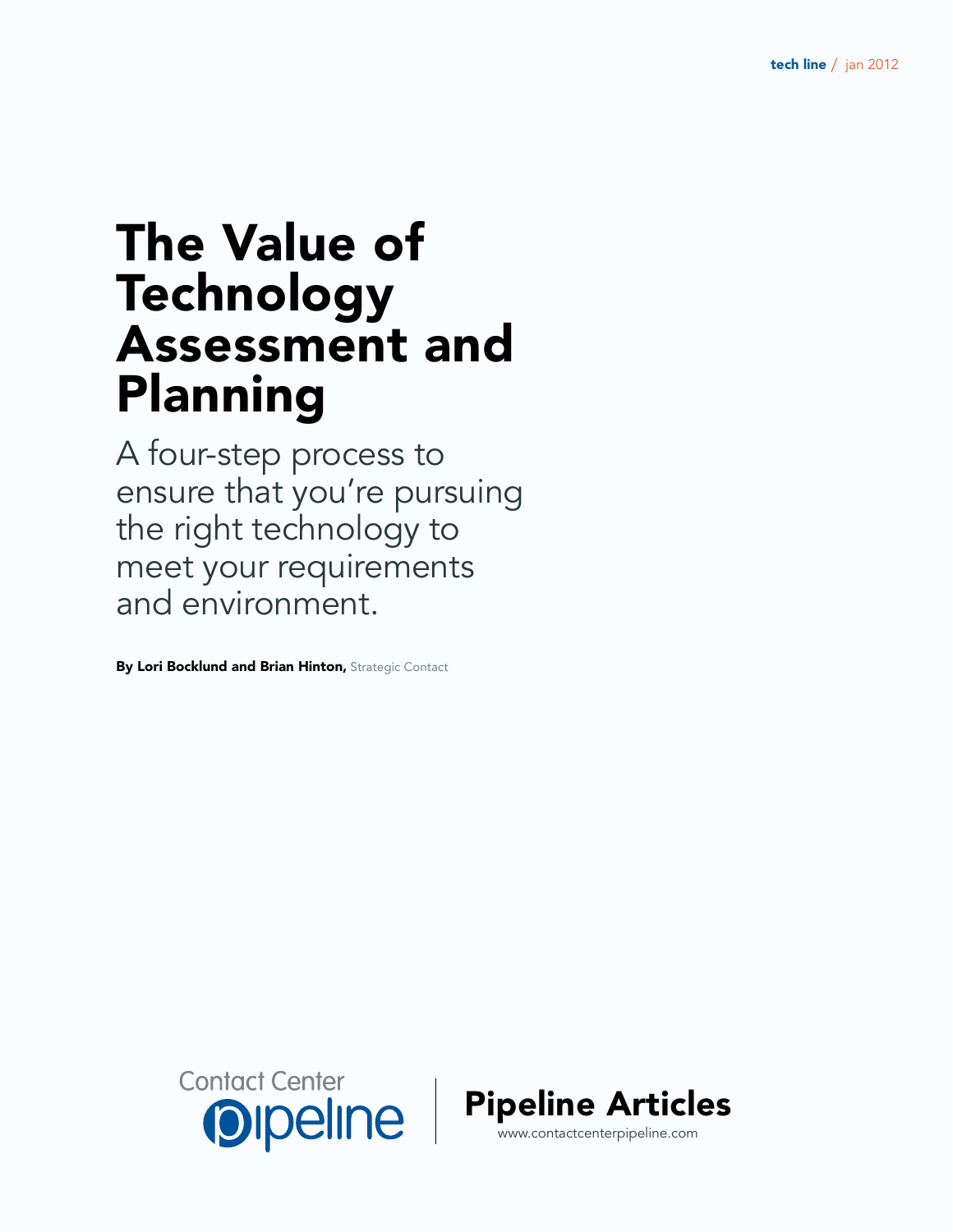

Lori Bocklund Strategic Contact



Brian Hinton Strategic Contact

**WE get the sense that the pursuit of technology projects is on the rise.** Before anyone gets too excited though, let's acknowledge that starting from the position of pent-up demand and "end-of-life" threats on existing sy gets too excited though, let's acknowledge that starting from the position of pent-up demand and "end-of-life" threats on existing systems is not optimal for making careful and thoughtful decisions. Moving too fast can lead to often. A structured process will reduce risks and enable you to achieve your goals, without needlessly hindering your quest.

#### Good Beats Fast

Many centers have squeezed as much time as possible out of their technology. Whether due to a better economic outlook or just a sense of "we have survived the worst of it" (or the realization that we can no longer afford to sit still!), capital budgets seem to be loosening. Even when there were funds available, it was hard to justify moving the contact center technology to the top of the priority list as it "just keeps working." But now, for those under a threat of limited or no support, the clock is ticking. Worse yet, some centers are finding themselves with unstable systems where the alarms have already gone off.

Demand to meet new business requirements is also on the rise. Complexity, agility, growth and competitiveness all create pressure. In response, vendors tout more advanced features/ functions that contact centers of all shapes and sizes want—and many probably need. But there are so many choices and the wish lists are too long, with not enough time, money or other resources to pursue them all.

Adding to the situation, contact centers typically depend on IT to drive technology projects. However, IT is resource constrained and can't get to all the priorities. Now there are new and better ways for centers to get where they need to go. Sourcing options like the "cloud" open up new possibilities with less demand on IT.

While it is tempting to jump to the "answer" and get moving, you need to make sure you pursue the *right* technology to solve the *right* problems, the *right* way. A technology assessment and planning process will ensure that you define your requirements, assess the ability of current technology to meet your requirements, develop a roadmap to fill the gaps and implement in a way that drives business value. And chances are you'll get to the *right* place, at the *right* time.

## The Assessment and Planning Process

A formal assessment and planning process pursues the appropriate technology to fill your requirement gaps without buying more (or less!) than you need. It secures solutions that fit into your overall technology environment while delivering business value. Figure 1 shows the steps to follow.

## CONDUCT DISCOVERY

Conducting a discovery process helps your team understand your center and its business and technology situation as well as the external world and what it has to offer. Start by developing a thorough understanding of your current technology environment. Begin with foundational components such as your enterprise telephony and the voice and data networks. Block diagrams are very useful to get everyone on the same page. Then list all the contact center applications, remembering it isn't enough to just know what you have. You need to understand all of the integrations between applications and how the foundational elements link applications, locations, etc. The sidebar ("Contact Center Technology Categories") can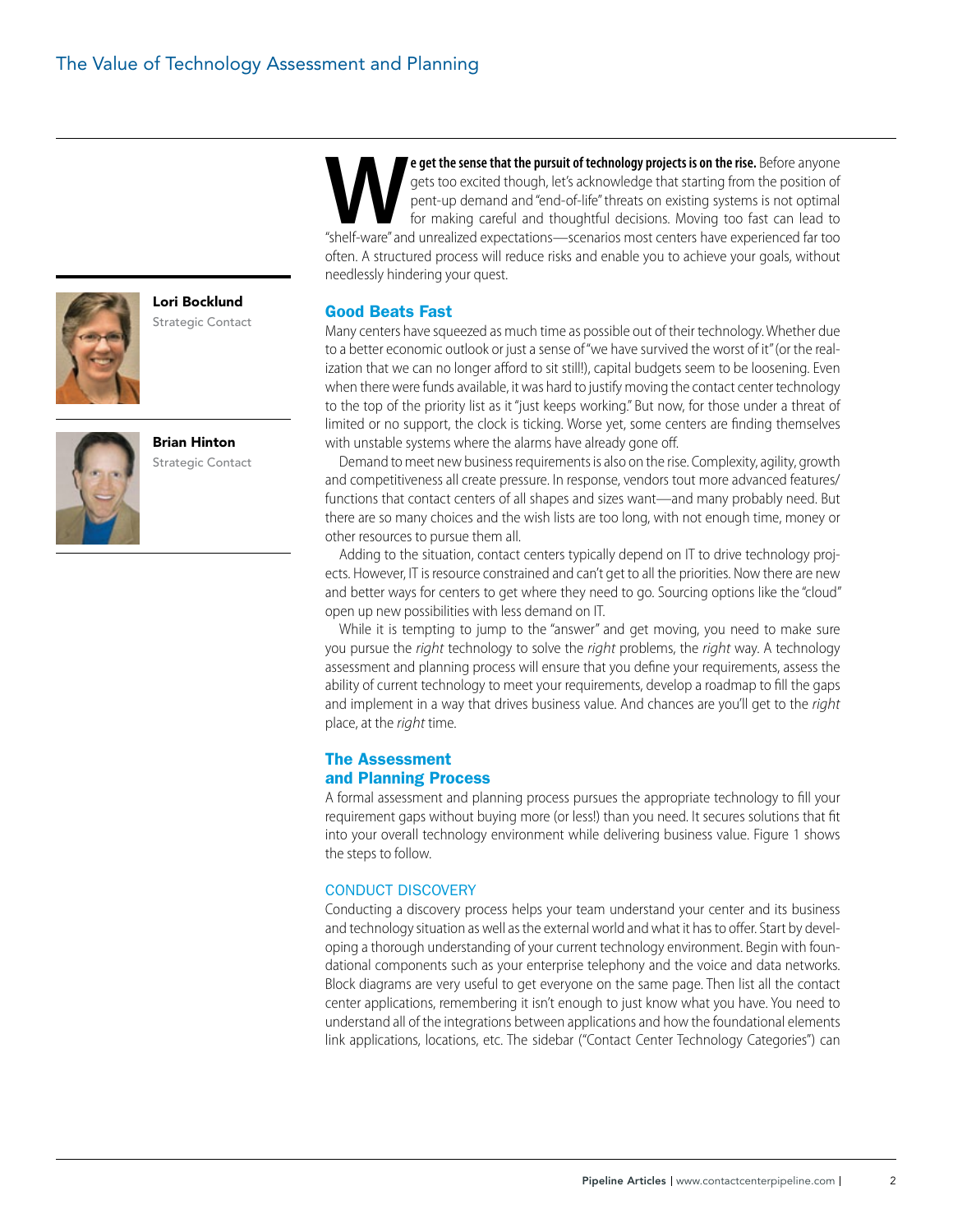

help ensure that you consider all pertinent technology.

Once you understand your current environment, envision the possibilities by getting a deeper knowledge of the industry, the contact center marketplace, your competition, and industry leaders. Understanding your current technology and the potential should yield answers to the following questions:

- What else can your current technology do?
- What are other contact centers doing—preferably the "best" centers?
- What do vendors say their technology can do for a center of your size and budget?

Ensuring that you have enough knowledge to make the right decisions is a tall order. You don't have to feel alone. The sidebar ("Sources of Help") offers guidance for this important foundational step.

Now that you know where you are and where you could go, start narrowing the possibilities by defining your goals and requirements. Start with a focus on the overall strategic goals and define the requirements that will enable the contact center to support the business in achieving the goals.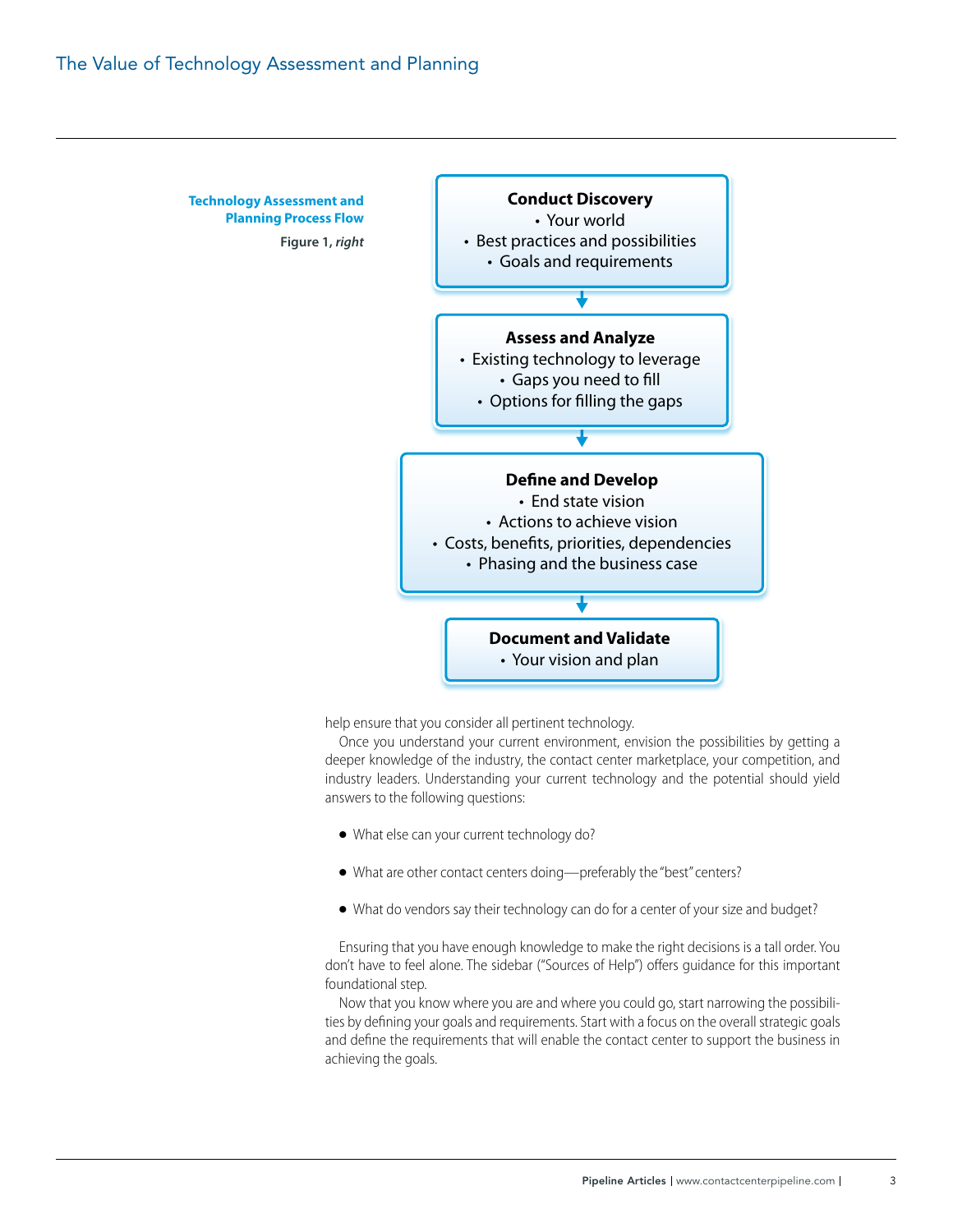#### Assess and Analyze

You end the Discovery stage with information about where you are and where you could go, along with some defined requirements to guide your effort. You'll use the information and insights to conduct an assessment and analysis of your center's technology.

Take the list of current technology and go deeper to understand how the technology is applied today. This analysis should uncover ways that you could more effectively apply what you already have. Next, expand your requirements definition from the Discovery stage with more detail around the functional and technical requirements that enable you to meet business requirements. Identify the gaps to fill, the options to fill them, and the tradeoffs for each option, considering existing and new technology.

One of the most powerful ways to assess options is to define criteria that characterize tradeoffs. Your evaluation criteria go beyond standard features and functions, looking into issues of architecture or technology "fit," sourcing considerations, roles and responsibilities in design and implementation, roles and responsibilities in ongoing support, etc. The criteria turn the realities of your organization, existing environment, and approach to technology procurement and implementation into guideposts to developing your plans. Establishing criteria that are meaningful to your IT and the contact center allow you to prioritize options effectively based on your pain points and dependencies. High-level cost/benefit analysis at this stage also drives more credible prioritization.

Part of your analysis should also include other success factors for effective application, integration, procurement, implementation and support. Look at resource needs, support models and sourcing strategies, including vendors to consider. And make sure you consider financial, time and resource constraints.

The end state of the Assess and Analysis stage is an understanding of credible and prioritized options to fill your gaps with the pros and cons of each option.

# Contact Center Technology Categories

**The scope of a technology assessment and strategy can include many elements, such as:**

- **Architecture**
- **Integration**
- **Sourcing**
- **Business continuity/resiliency and disaster recovery**
- **Voice switching—PBX/ACD, VoIP strategy**
- **Network services and features**
- **Routing—Multisite, multimedia**
	- ❍ **Including remote sites, outsourcers, home agents**
- **Outbound dialing**
- **Proactive contact**
- **Email, text chat, web collaboration tools**
- **Web self service integration**
- **IVR/ASR for routing and self service**
- **CTI, including IVR integration**
- **CRM, contact management, scripting, workflows**
- **KM, wikis**
- **Other business applications and their integration**
- **Integrated/Consolidated Desktop**
- **WFM**
- **QM/call recording**
- **Reporting/analytics/performance optimization tools**
- **Scorecards/Dashboards**
- **Analytics—speech, data, text, desktop**
- **eLearning**
- **Customer satisfaction surveys/Voice of the Customer**
- **Social media**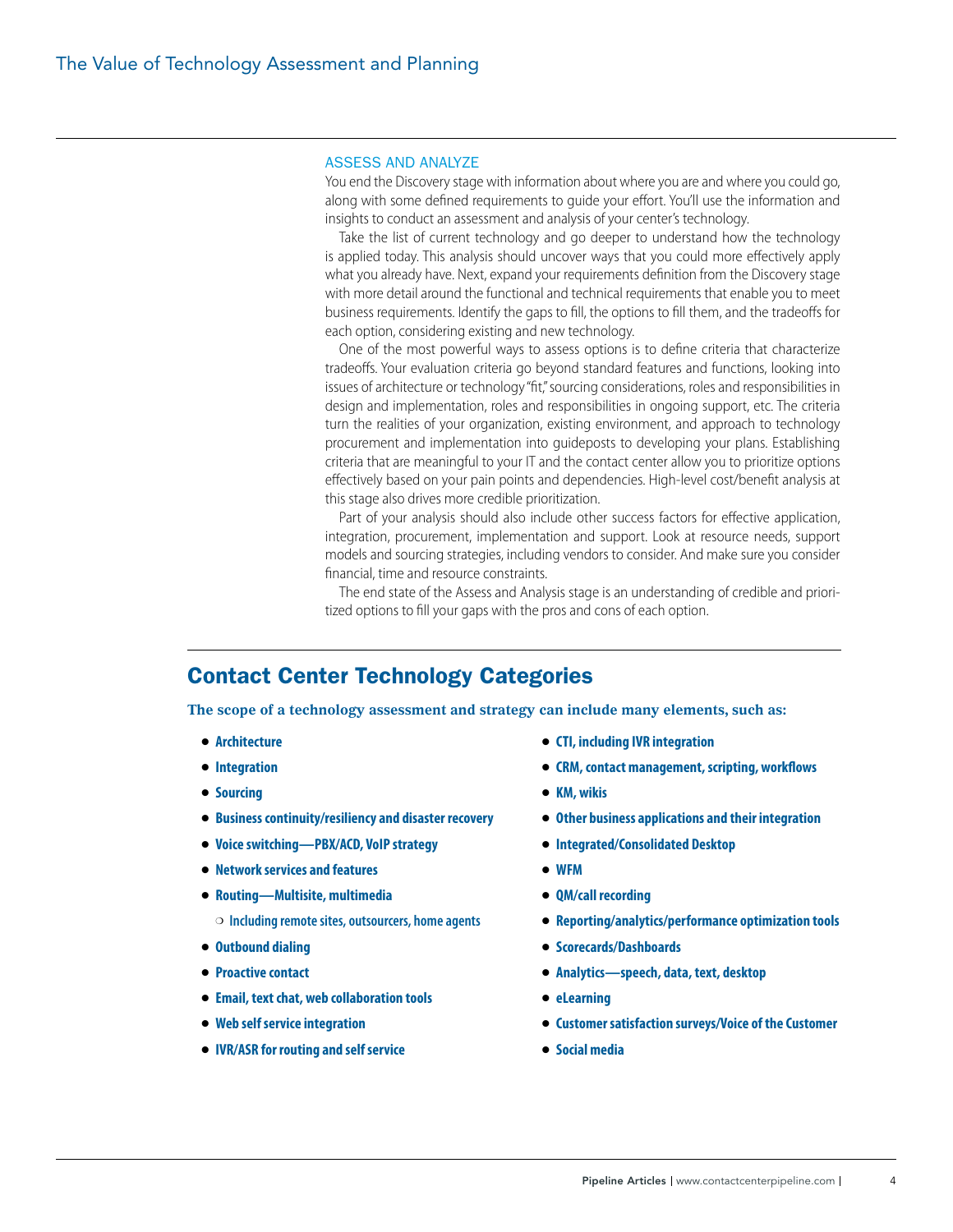#### Define and Develop

If you haven't already been working with a cross-functional team to complete Discovery and Analysis, form it now. The team should include IT and all workgroups that could use or benefit from the technology. They will review the analysis and develop the roadmap. It's decision time.

Start by defining the end state or vision. Make sure that you have synchronized your business, operations and technology strategies. The business and operations vision should drive the technology need. Develop a technology vision by discussing the options and tradeoffs and leveraging your criteria. Suggest technology models that may be appropriate and recognize the risks and how you will mitigate them. Define a vision for architecture, sourcing, infrastructure, applications, integration and support that will meet your goals.

Agree on the technology requirements to fill your technology gaps. Identify the specific changes to current technology or investments required. Prioritize the investments you need to make (money, time and people!) and define the new technology implications for your existing environment. Define the implementation approach including phases. Complete any financial analysis required for project approval. Define your next steps, which could include refining the list of possible vendors and their "fit" for your world.

#### Document and Validate

Document all aspects of the plan, including the vision, required actions, budget submittal, and project phasing and timing. Capture sufficient detail for plan approval, but make sure that the whole team knows the "elevator story"—that is, the high-level messaging to capture the interest and attention of key executives. Schedule the meetings with the executive decision makers to gain buy-in. Be ready to iterate as required based on executive feedback. Project managers will create a more detailed version of the plan once the project has been approved. You'll want them to understand your vision and how to implement for business value.

#### More than Technology

When you've done all of your homework, you'll move toward your business goals by executing the plan. Pursue the specific technology you need to procure. Don't forget about a formal process at this important stage. Document detailed requirements, evaluate vendors and negotiate a vendor statement of work. (To read more about these processes, see "Optimizing Technology Selection," August 2011; and "Defining an Effective Statement of Work for Technology Implementation Success," September 2010, in the *Pipeline* archives.) Once you select a vendor, embark on a consultative, collaborative approach to design and other steps for implementation.

Remember that successful technology implementation requires a broader focus on process and organizational design. To achieve business value, consider how the technology change will drive changes in your metrics and support models. Technology only enables you to achieve your goals. Most likely, people will need to change their processes to use the new technology. The most successful projects that achieve their goals use formal change management to ensure that the people side of change is as successful as the technology change. By following formal processes from idea generation to goal measurement after implementation, you create an environment that breeds success.  $\bullet$ 

| <b>Lori Bocklund</b> is Founder and President | <b>Brian Hinton</b> is the Principal Consultant |
|-----------------------------------------------|-------------------------------------------------|
| of Strategic Contact.                         | for Strategic Contact.                          |
| $\boxtimes$ lori@strategiccontact.com         | $\boxtimes$ brian@strategiccontact.com          |
| $\pi$ (503) 579-8560                          | $\hat{B}$ (706) 310-0544                        |
|                                               |                                                 |